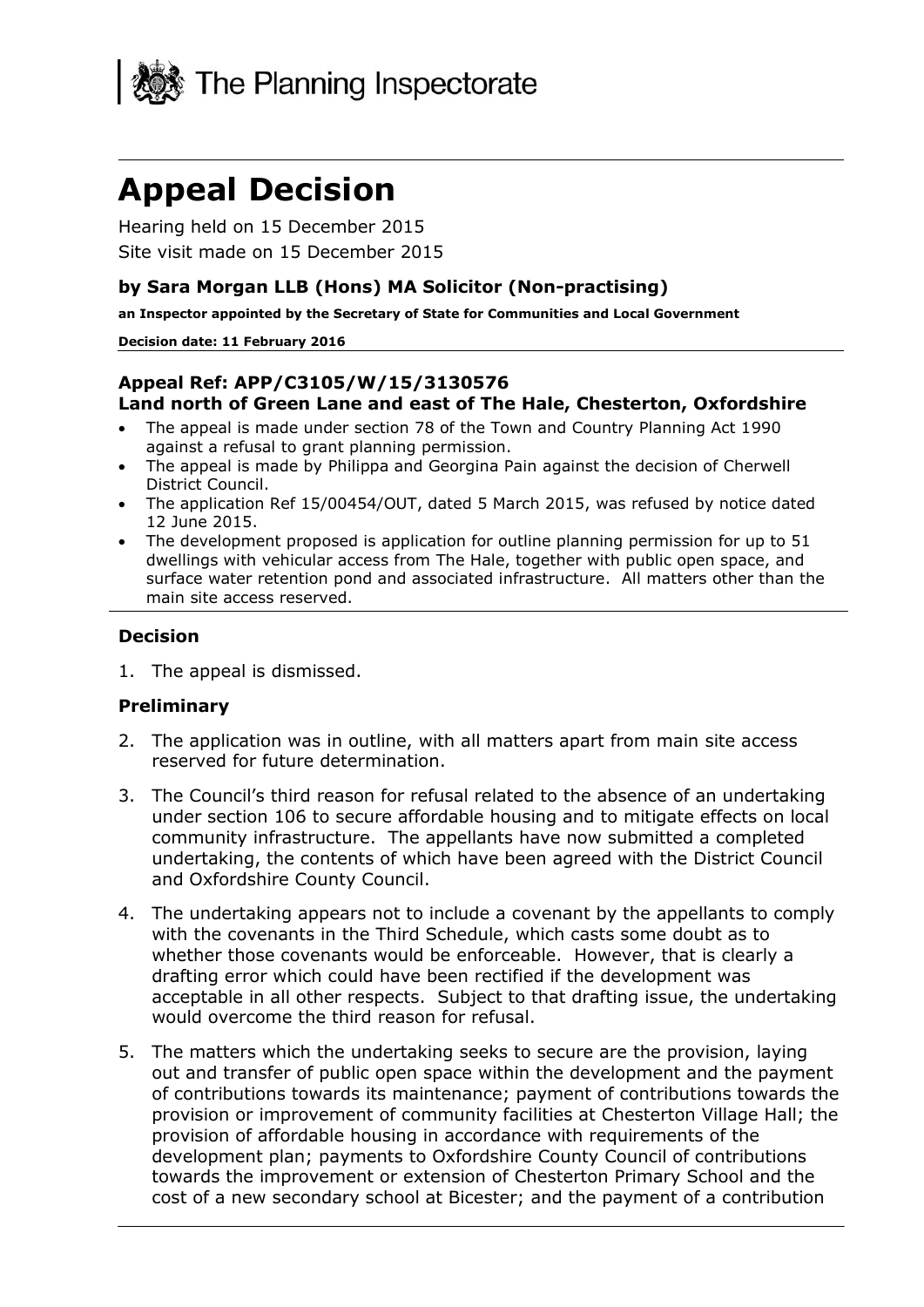towards the costs of making a traffic regulation order and constructing a cycleway.

6. I am satisfied that the provisions of the undertaking satisfy the tests in Regulation 122 of the Community Infrastructure Levy Regulations 2010 and in the National Planning Policy Framework ("the Framework"), in that the obligations are necessary to make the development acceptable in planning terms, directly related to the development, and fairly and reasonably related in scale and kind to the development. In addition, it was confirmed at the hearing that the contributions intended to be secured by the undertaking would not be affected by the restrictions on the pooling of contributions contained in Regulation 123(3) of the 2010 Regulations. I shall therefore take the contents of the obligation into account in reaching my decision.

#### **Main Issues**

- 7. The main issues are:
	- (i) Whether the Council can demonstrate a five-year housing land supply.
	- (ii) Whether the development would accord with development plan policy relating to the supply of housing.
	- (iii) The effect of the development on the setting of Chesterton and on the character and appearance of the surrounding area.
	- (iv) Whether the development would amount to sustainable development.

## **Reasons**

# *Housing land supply*

- 8. The appellants originally argued that the Council could not demonstrate a fiveyear supply of deliverable housing sites, as required by paragraph 47 of the National Planning Policy Framework (the Framework). This was on the basis, it was argued, that the Council in calculating its supply incorporated a buffer of 5% and not the 20% necessary in cases of persistent under-delivery of housing.
- 9. However, in recent appeal decisions<sup>1</sup> the Secretary of State and a colleague Inspector have both concluded that the Council can demonstrate a five year housing land supply consistent with the policies in the Cherwell Local Plan 2011 – 2031 Part 1 (the 2015 LP). There is no evidence before me to persuade me to reach a different conclusion from the Secretary of State and my colleague Inspector. Indeed, the Council's 2015 Annual Monitoring Report (AMR), approved after the hearing on 4 January 2016, shows a slight increase in supply, to 5.3 years from the 5.1 years reported in the previous AMR.

# *Development plan policy*

10. When the Council made its decision on the appeal application the development plan included saved policies of the Cherwell Local Plan 1996 (the 1996 LP). In June 2015, the Council adopted the 2015 LP. This has replaced many of the policies relied on in the Council's reasons for refusal, although some saved policies of the 1996 LP remain extant and relevant.

<sup>-</sup><sup>1</sup> APP/C3105/W/14/3001612 27 August 2015; APP/C3105/A/14/2226552 7 December 2015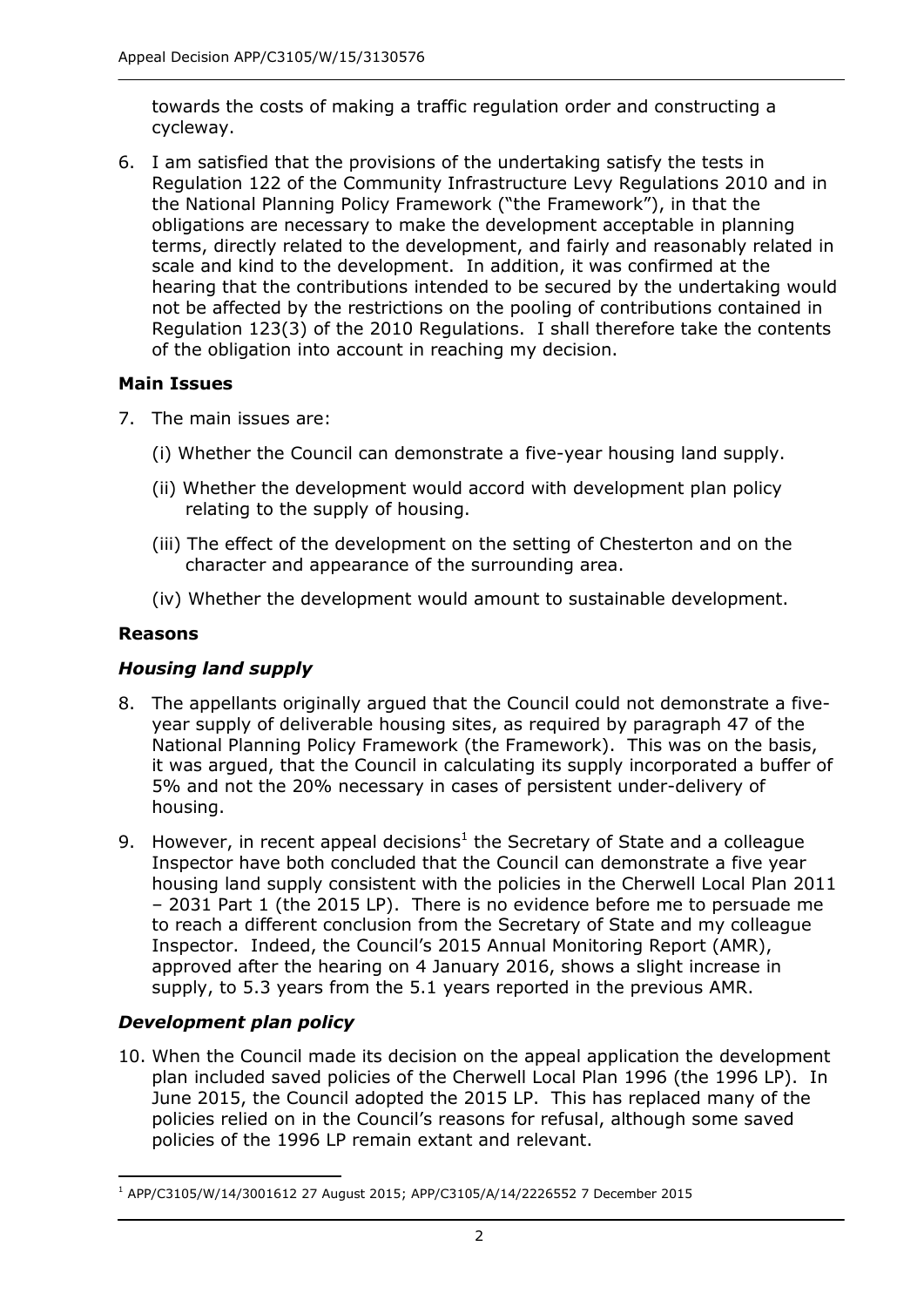- 11. The 2015 LP strategy is to meet the district's housing needs by concentrating development on the two towns of Bicester and Banbury and on a small number of strategic sites outside those towns. This is reflected in policies BSC 1, which sets out the overall housing provision for the district, and in policies Villages 1 and 2, which sets out housing numbers to be provided in the villages of the district. The Local Plan Inspector noted in his report that the aim of the strategy is to alter the local pattern of housing growth, as a disproportionate percentage has taken place in the smaller settlements, adding to commuting by car and congestion on the road network at peak hours. He endorsed this strategy as being the most sustainable strategy for the district, reflecting the guidance in the Framework<sup>2</sup>.
- 12. As far as the rural area is concerned, policy Villages 1 categorises villages into service villages (Category A), satellite villages and all other villages. Policy Villages 2 provides that "a total of 750 homes" will be delivered at Category A villages from 1 April 2014 until 2031 in addition to small site windfalls (ie sites of less than 10 dwellings). Chesterton is a Category A village.
- 13. The Local Plan Inspector referred in his report to "around 750 homes in total", and clearly the 750 figure is not an absolute maximum. But I agree with the Inspector who determined an appeal relating to land off Lince Lane, Kirtlington $3$ that any significant increase above 750 could lead to unconstrained growth which would result in non-compliance with the 2015 LP strategy for rebalancing housing growth away from the villages and rural areas. The use of the figure of 750 in the policy must have some form of constraining effect on total numbers, otherwise the policy would be meaningless in terms of its contribution towards the overall strategy of the Plan.
- 14. The position at the time of the Hearing was that 571 dwellings out of the 750 were anticipated to come forward over the next 5 years, leaving 179 to be provided over the whole of the remainder of the plan period. There is no phasing requirement in policy Villages 2, but the strategy in the 2015 LP is for the provision of sustainable development over the whole of the plan period and the whole of the district. If disproportionate numbers of dwellings are permitted in any one settlement, then other settlements where housing sites have yet to be identified may not be able to meet their needs, including affordable housing needs, without undermining the local plan strategy.
- 15. The Secretary of State in a recent decision relating to land at Sibford Road Hook Norton has considered policy Villages 2. The Secretary of State noted that there was no restriction on the proportion of the 750 dwellings to be provided in any one village, or any phasing provision. He concluded that it would be acceptable for Hook Norton to provide a relatively larger share of the 750 dwellings than other Category A villages, on the basis of its relatively sustainable location $4$ .
- 16. However, Hook Norton is a far larger village than Chesterton, and appears to have a somewhat wider range of facilities. The Secretary of State's conclusions relating to Hook Norton cannot be read across to apply also to Chesterton, given the significant differences between those two settlements. Indeed, the implication of his conclusion with regard to Hook Norton is that some other

j <sup>2</sup> Para 212 of Report on the Examination into the Cherwell Local Plan 9 June 2015

<sup>3</sup> APP/C3105/W/14/3001612

 $4$  APP/C3105/A/14/2226552 at paragraph 12 of the decision.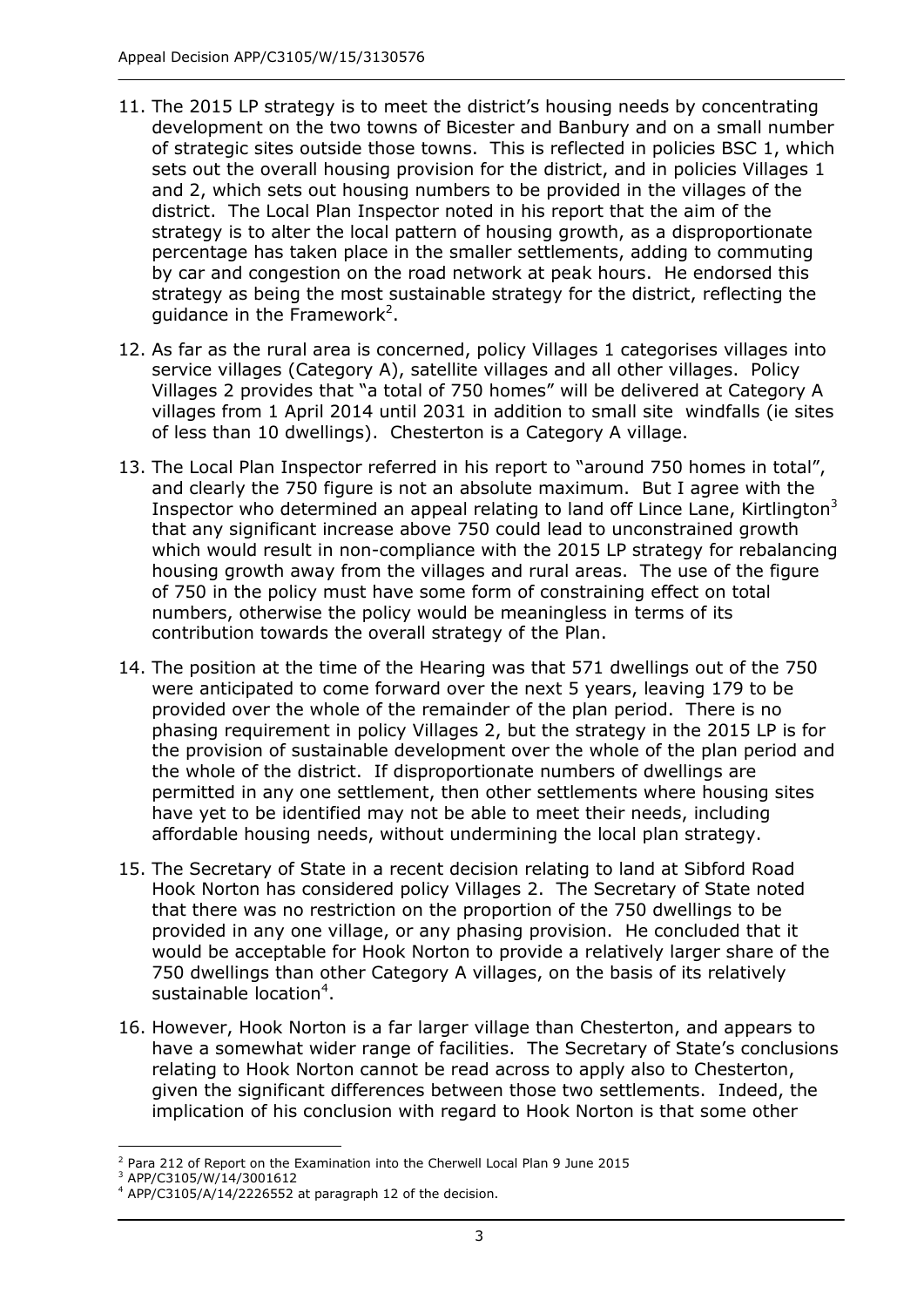Category A villages would provide a relatively smaller share of the 750 dwellings. That is consistent with the view of the Kirtlington Inspector that the size of the village in question in relation to others is a factor to take into account in the distribution of development. I see no reason to disagree with that view.

- 17. If the 750 dwellings required by Villages 2 were to be distributed across the Category A villages pro rata on the basis of population, only 15 dwellings would be required in Chesterton. But in fact Chesterton is already committed to provide 45 dwellings, which have been approved in principle subject to a section 106 undertaking being completed. These will be on land immediately to the north of the appeal site, now known as The Paddocks. If the appeal proposal were permitted as well, then 12% of the 750 district wide total would be provided in one relatively small village. This would be disproportionate.
- 18. The development at The Paddocks is in addition to 44 dwellings approved on appeal<sup>5</sup> on land off Green Lane in 2013, which do not count towards the 750. That development is in the course of construction. Together with the developments already permitted, if the appeal proposal were to be allowed there would be a significant increase in the population of the village over a short timescale.
- 19. Chesterton has a limited range of facilities within the village itself. These include a primary school and nursery, a public house, a village hall and playing fields, and a bus service (25/25A). There are very limited employment opportunities, and most or all of those who live in the village would have to travel to work, to do their shopping and to access most public services.
- 20. Although the edge of the Bicester urban area is reasonably close to the village, roads are not pedestrian or cycle friendly due to their width and the traffic using them, there are no footways, and consequently cycling or walking to any part of Bicester, including the newly opened park and ride facility just off the A41, is unlikely to be a realistic option for most people.
- 21. Even as it is, the bus service is very limited, with buses running towards Bicester every 2 hours from mid-morning. There does not appear to be a travel to work service into Bicester. There are more frequent services to Oxford, an hour's ride away, in the early morning, and travelling to work in Oxford and back by bus appears to be possible, but during the day the buses revert to being 2-hourly.
- 22. The bus service is subsidised and not viable without subsidy. There appears to be a strong possibility that the subsidy from Oxfordshire County Council towards the 25 service will be withdrawn, and that would result in the village losing most of its buses. Consequently the likelihood in reality is that future residents of the development would be dependent on the private car for virtually all of their travel needs.
- 23. I have taken account of the conclusions of the 2009 CRAITLUS $<sup>6</sup>$  study on the</sup> overall sustainability of villages, which scores Chesterton slightly higher than Hook Norton, but that study was completed some 6 years ago. Given the current information relating to bus services I would not expect similar scores to be achieved by Chesterton now.

j <sup>5</sup> APP/C3105/A/12/2183183

<sup>6</sup> Cherwell Rural Area Integrated Transport and Land Use Study – Halcrow Group Ltd August 2009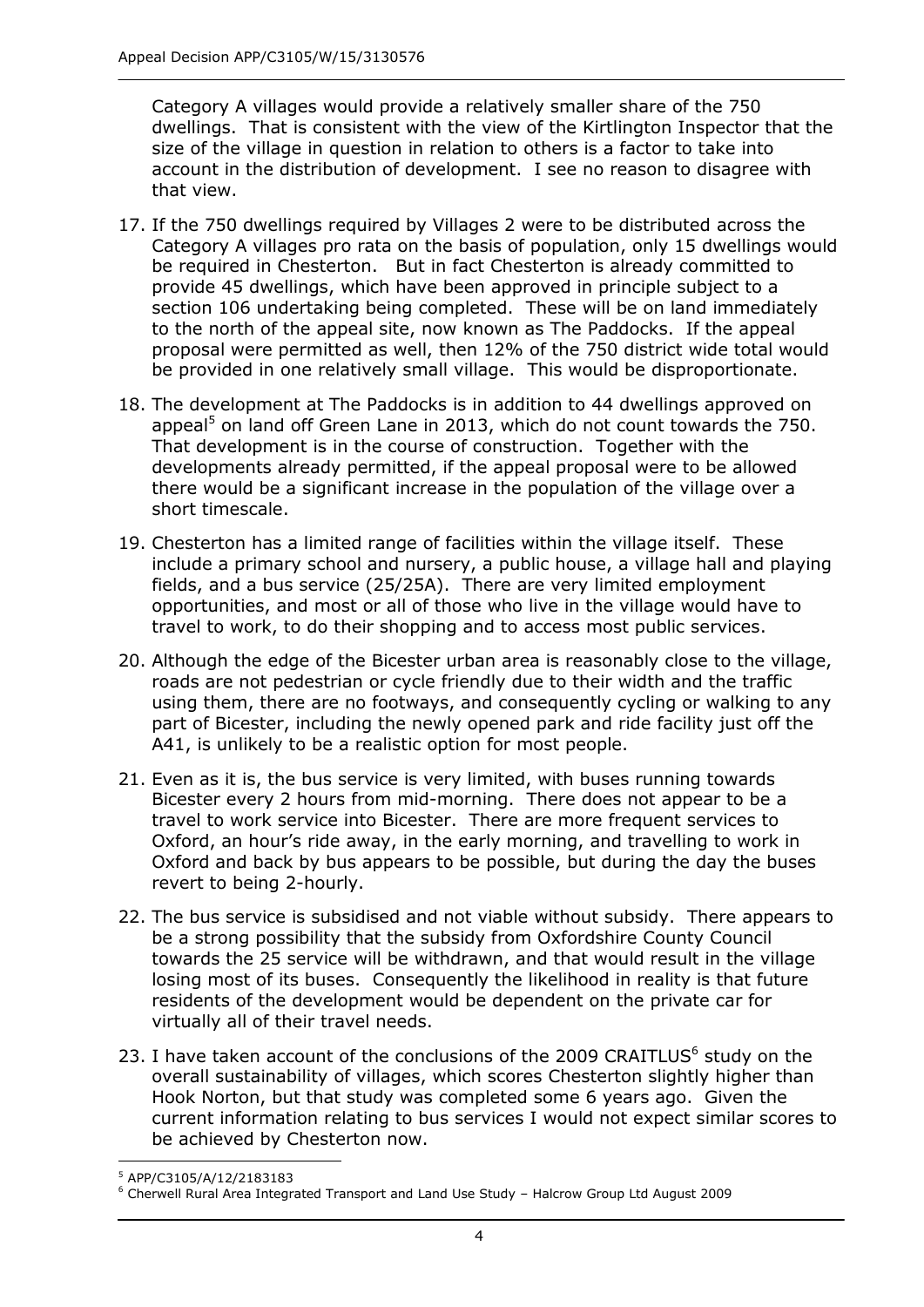- 24. The Green Lane appeal decision was determined at a time when the now adopted 2015 LP was still emerging, and it appears that Chesterton was then being proposed for, potentially, around 22 new dwellings. The Inspector noted that a regular bus service and close proximity to Bicester contributed significantly to the village's overall sustainability rating. She also noted the scope in the submitted section 106 agreement to maintain and/or improve bus services. She found insufficient grounds for concluding that Chesterton was not a sustainable location for 44 additional dwellings.
- 25. The position now is that, whilst the proximity of the village to Bicester reduces the *length* of journeys to most facilities, on the basis of the current highly infrequent bus services those journeys are likely to be made by car. That likelihood will be increased if, as appears probable, the current subsidy is withdrawn. This leads me now to conclude that Chesterton would not be a sustainable location for the scale of new development being proposed in this appeal, which of course is additional to that approved at Green Lane, as well as The Paddocks.
- 26. My overall conclusion on this issue, for these reasons, is that the appeal development would conflict with the overall strategy of the 2015 LP for the provision and location of housing. It would also conflict with policy ESD 1 of the 2015 LP, which requires the impact of development on climate change to be mitigated by, amongst other things, delivering development that seeks to reduce the need to travel and which encourages sustainable travel options.

#### *Character and appearance*

- 27. The appeal site is an arable field, roughly triangular in shape, bounded on one side by The Hale, on one side by Green Lane and an existing cul-de-sac development, and on a third side by The Paddocks. The Paddocks is currently undeveloped, but will be the site of up to 45 dwellings. There was at the time of my visit a substantial hedgerow between The Paddocks and the appeal site.
- 28. The appellant has described the proposal as "rounding off", but that description does not, in my view, reflect the extent to which the development would extend built form into the countryside. Once The Paddocks has been constructed, the north-eastern boundary of the site would abut development. But the other boundaries would in the main be Green Lane and The Hale, both of which have the character of country roads where they adjoin the appeal site.
- 29. The site has no specific designation in either landscape or environmental terms, but it is at present an arable field, and clearly visually part of the countryside. It is typical in character of the flat landscape which surrounds the village. Because of its open nature it provides a rural and agricultural setting to the village, forming a rural foreground to views from The Hale, over what is at present an open boundary with very little boundary planting to obstruct views. Even when the development of The Paddocks has taken place, it would continue if undeveloped to provide a rural setting to the village.
- 30. The Hale is, in character, very rural despite the amount of traffic using it at present. On the other side of The Hale is a golf course, but this is itself rural in character despite its somewhat manicured appearance. The lane is only just wide enough in places for two vehicles to pass, and has narrow verges. Typically of a country lane, it has no footway. All of these elements reinforce its rural character.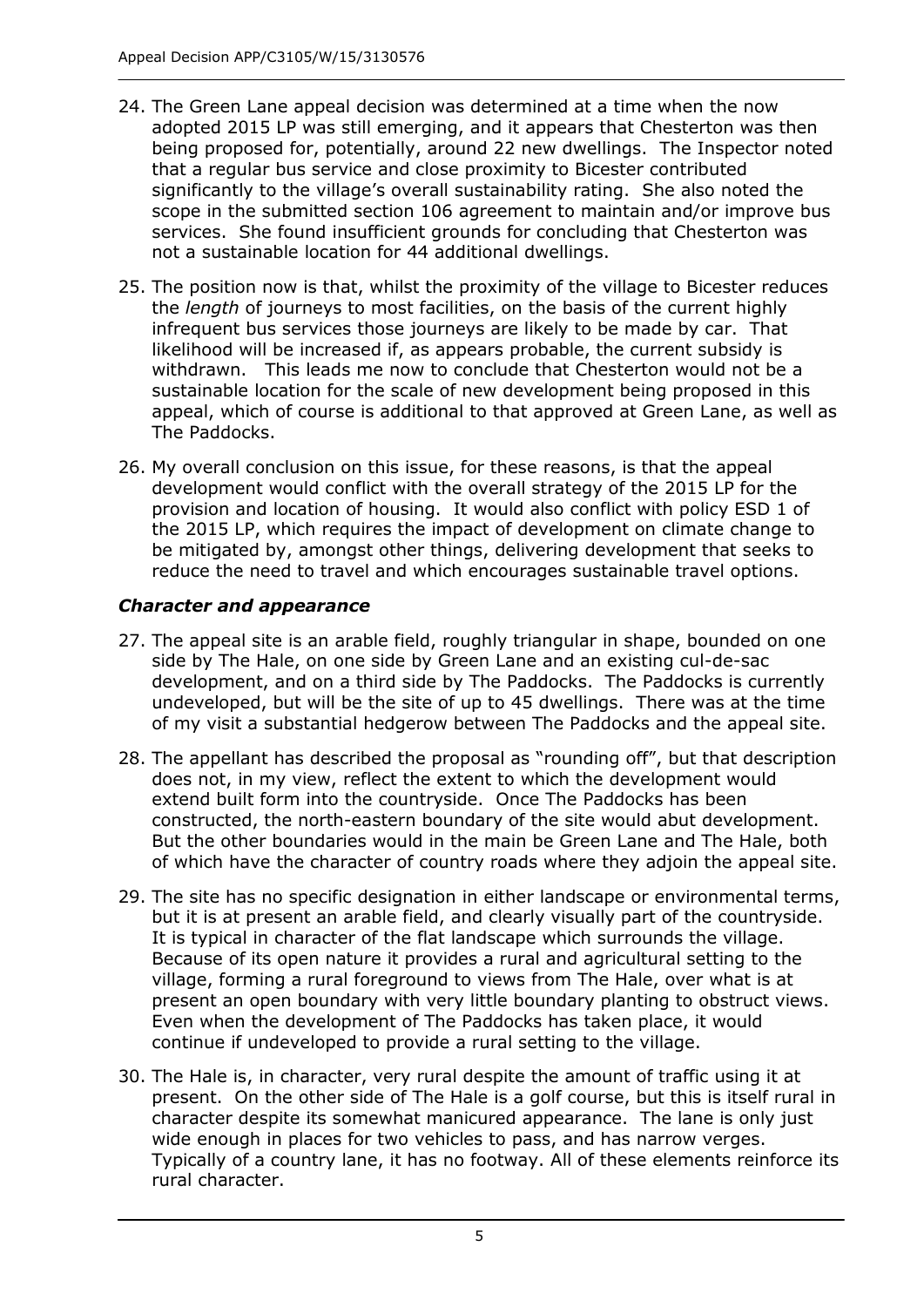- 31. The development would introduce a major change to the character of The Hale. At least in the short to medium term, the views across the open field from the lane would become views of a suburban development. However carefully the development was designed and landscaped, its appearance would be suburban. Whilst boundary planting could, in time, lessen the visual impact of the development, it would not conceal the existence of the development, and indeed the openness of the field and the part that openness plays in the setting of Chesterton would also be lost.
- 32. The site access needed to provide safe access to the development would also have a visually suburbanising effect, as would the new footway along The Hale required by the highways authority to provide a safe pedestrian access to the village. The lane would no longer provide a rural approach to the village. The existing pleasant rural character of The Hale, and the contribution the site plays in the rural setting of the village, would be lost.
- 33. The development of The Paddocks does not form any sort of precedent for the development of this site. Policy Villages 2 requires new housing in villages, and it is likely that many of the schemes coming forward will involve development of agricultural land and a significant change in character. But The Paddocks is closer to existing development and is a more visually contained site. It was also permitted at a time when the Council could not demonstrate a 5 year supply of housing land and before the 2015 LP was adopted, so that the policy context, and the weight to be given to the provision of additional housing, was different.
- 34. Even so, development at The Paddocks, with its associated highway works, will have a suburbanising effect on the northern end of The Hale. Adding development on the appeal site would result in virtually the whole length of The Hale becoming suburbanised, to the significant detriment of its rural character. There is no justification in housing land supply terms for this harm. In addition, in the case of the appeal site, the visual harm would be greater because the site is further from the main part of the village and protrudes to a greater extent into the countryside. The harm would be limited to short or medium distance views, as there are no long-distance views of the site, but nonetheless in those short to medium views the harm would be noticeable and material.
- 35. I conclude that the development would have a significantly harmful effect on the setting of Chesterton and on the rural character and appearance of the area. It would conflict with saved policy C8 of the 1996 LP, which seeks to avoid sporadic development in the open countryside. This policy is still relevant as it seeks to resist unnecessary development in the countryside, and it has not been rendered out of date by housing land supply considerations. There would also be conflict with policy ESD 13 of the 2015 LP, because it would cause undue visual intrusion into the open countryside, be inconsistent with local character and harm the setting of Chesterton.

# *Whether the development would amount to sustainable development*

36. The Framework contains a presumption in favour of sustainable development. That requires development that accords with the development plan to be approved without delay. I have found that this development would not accord with various provisions of the development plan, as well as with the overall housing strategy in the 2015 LP. That document is very recently adopted, and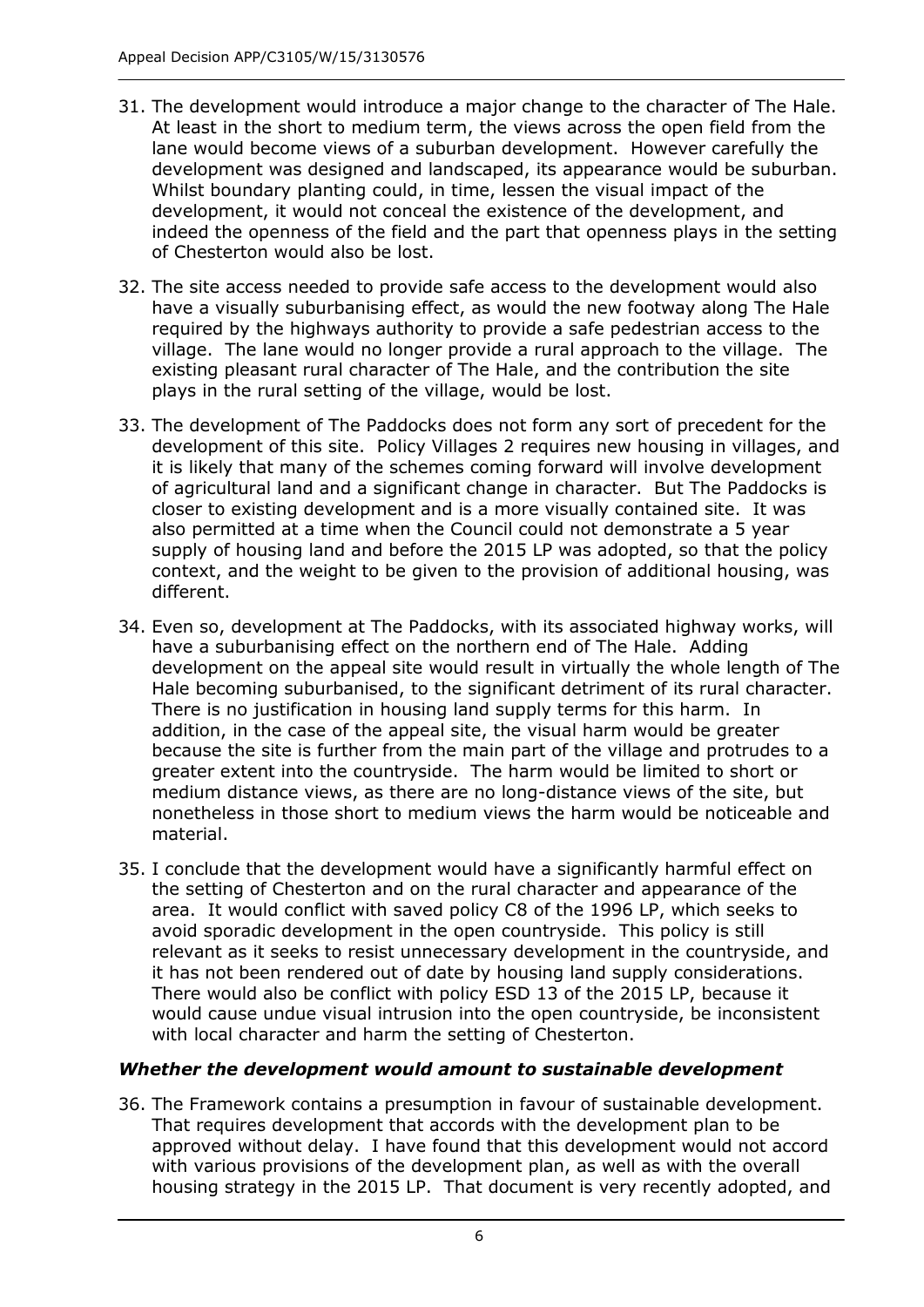up to date. The Council is able to demonstrate a five-year supply of housing, and so its policies for the supply of housing cannot be said to be out of date. Consequently, the final bullet point of the Framework's paragraph 14 does not apply.

- 37. The Framework identifies three dimensions to sustainable development: economic, social and environmental. Dealing first with the economic role, allowing the development would bring more dwellings forward, which would deliver some economic and employment benefits, as well as New Homes Bonus funding for the Council and Council tax revenue. It would also accord with the intention of paragraph 47 of the Framework to boost significantly the supply of housing.
- 38. But my conclusion is that the site is not particularly well located for housing and I am not satisfied this is the right place for further development. The 2015 LP has identified and seeks to co-ordinate development requirements, including the necessary supporting infrastructure. This development would not accord with the strategy of the 2015 LP, a strategy which is very recently adopted and which the Local Plan Inspector considered was fully consistent with national guidance in the Framework.
- 39. Turning to the social aspect of sustainability, whilst the additional housing would contribute towards the need for housing in the district, those needs could at present be met without developing this site. The appellants have referred to the need for Cherwell to address Oxford City's unmet housing need in the future. The Local Plan Inspector addressed this issue in his Report in considering the duty to co-operate, and noted that there was as yet no final agreement on how or where the new housing needs of Oxford City would be met. There is no evidence before me as to the extent of that need or how it might be addressed, and it would be speculative and premature to regard this site as being able to meet any of that need in the absence of any such evidence.
- 40. The development would contribute towards the district's need for affordable housing, as 35% of the dwellings would be affordable. But according to the Council there is only a small level of need for affordable housing in Chesterton at the moment, and so the development would not be meeting the affordable housing needs of the village but of the wider district. The site's poor accessibility and lack of services means that it is a far from ideal location to perform that function. I also share the concerns of the Parish Council as to the ability of the village to absorb the large cumulative increase in population that would occur if this proposal were to be permitted as well as the other two developments already permitted or approved in principle.
- 41. The unilateral undertaking (if fully enforceable) would secure contributions towards public space and educational facilities, but those would merely mitigate an otherwise adverse impact from the development on local facilities. The contribution towards a speed limit on The Hale would provide a safer walking route between The Hale and Green Lane. The contribution towards making a new cycleway to link the village with the new park and ride site would assist in improving accessibility and highway safety. But accessing the park and ride site from the village by foot or cycle would still require the use of roads with no footways for a considerable distance, which would be likely to deter many users. The benefits would thus be limited.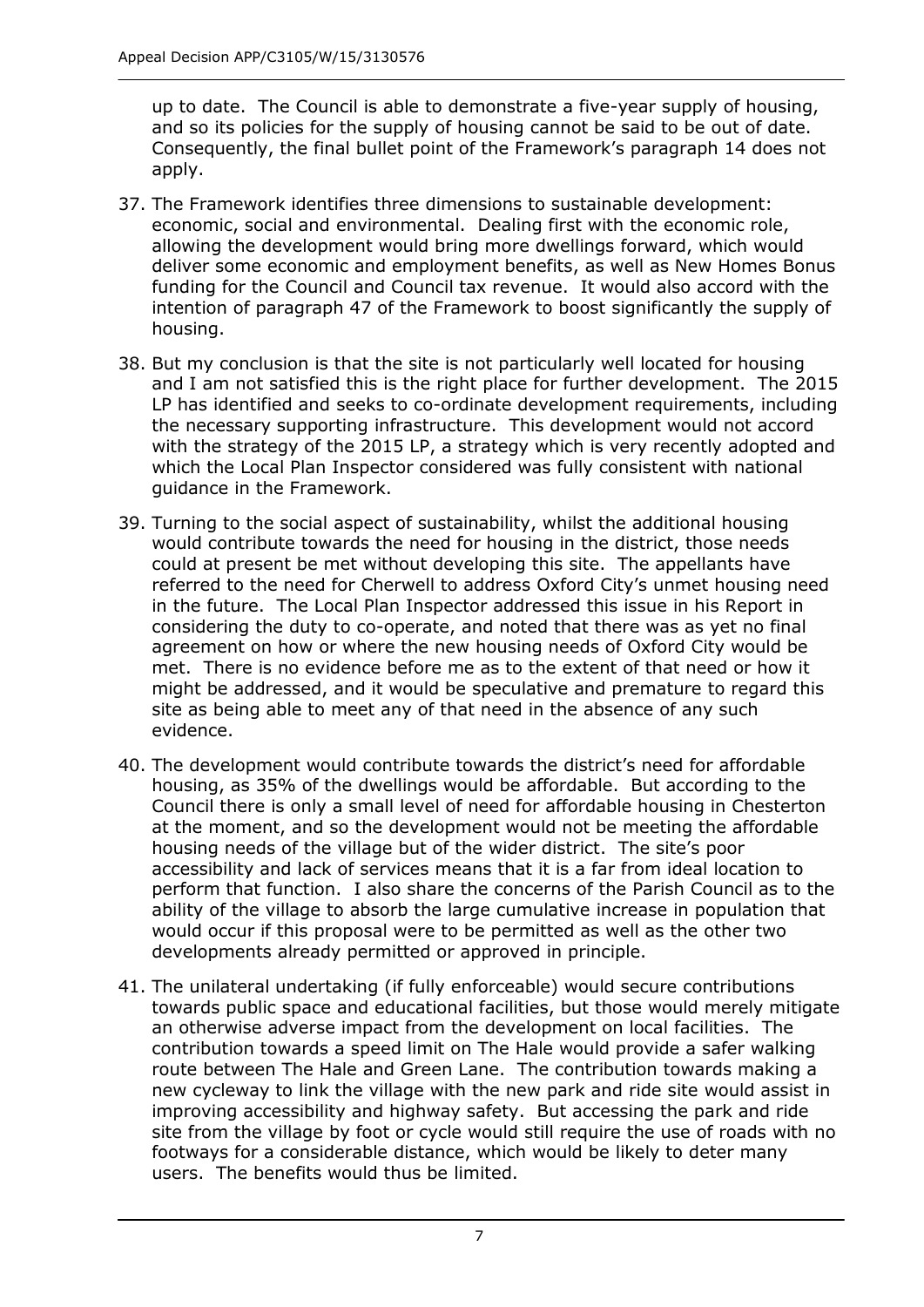- 42. On the environmental dimension of sustainability, the development would have a harmful effect on the rural character of the countryside. There would be some benefits to biodiversity from the proposed pond and linear swales and additional planting. But the likely reliance of occupiers on the private car for their travel needs would have environmental disbenefits.
- 43. Taking all these considerations into account, I conclude that the harm the development would cause would significantly outweigh the benefits, and that it would not amount to sustainable development as envisaged in the Framework.
- 44. I have taken all other matters raised in the representations and at the hearing into account, but none of them lead me to alter my conclusion that the appeal should be dismissed.

# *Overall conclusions*

45. For the reasons given above I conclude that the appeal should be dismissed.

*Sara Morgan*

INSPECTOR